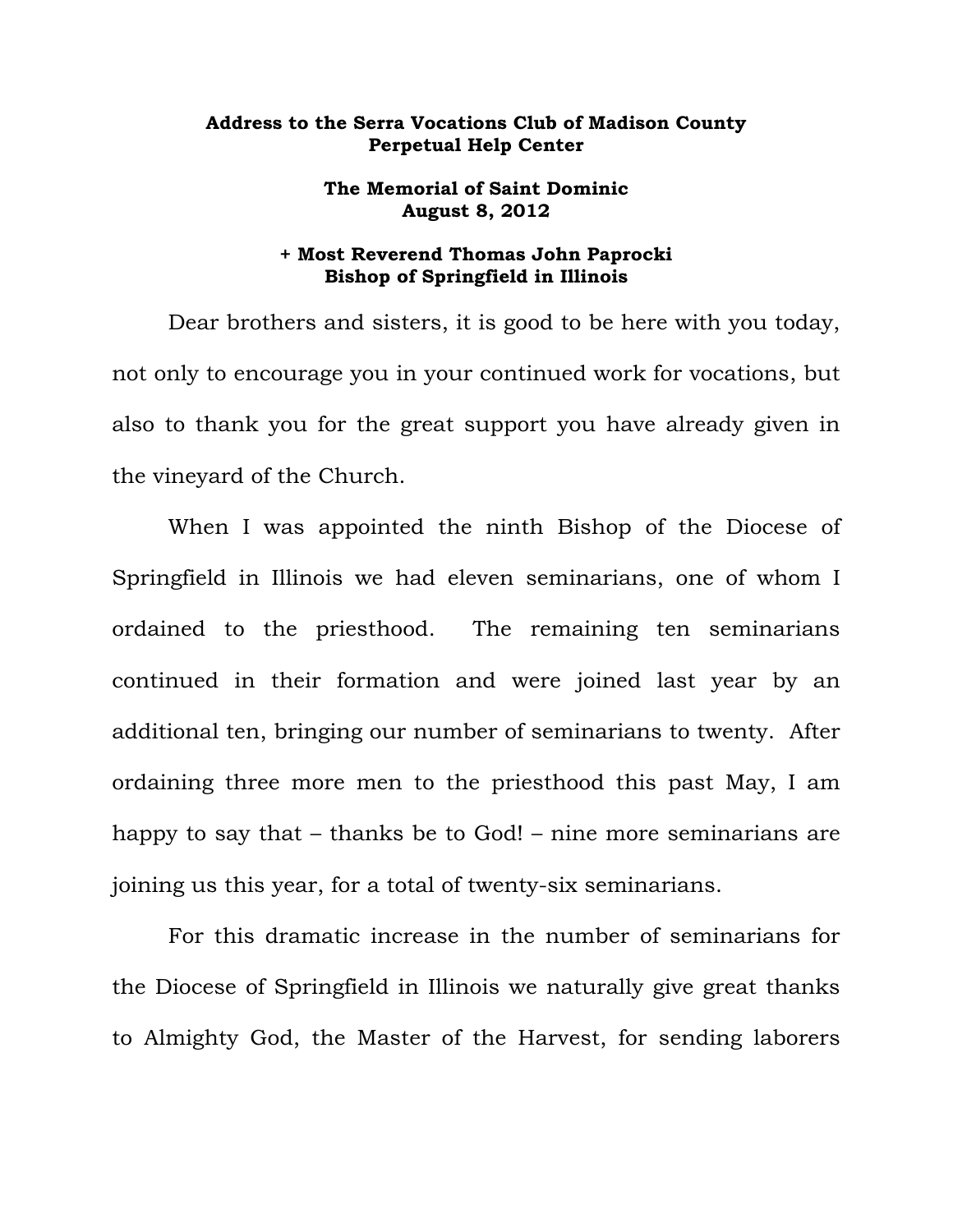into his harvest (cf. *Matthew* 9:38). We are grateful because, as Blessed Pope John Paul II has said,

Priestly vocations are proof and, at the same time, the condition of the vitality of the Church, in the first place because this vitality finds its incessant source in the Eucharist, as the center and the summit of all evangelization and of full sacramental life. Hence springs the indispensable need of the presence of the ordained minister, who is able, precisely, to celebrate the Eucharist.1

Such an increase in the number of seminarians shows both that the Church here in central Illinois is alive and assures us that the Eucharist will continue to be celebrated in the years to come.

 At the same time, we are also experiencing a tremendous growth of vocations to the consecrated life. Next week, I will have the extraordinary joy of receiving the final vows of thirteen Sisters of St. Francis of the Martyr St. George, as well as the first vows of three of their novices, and initiating two postulants into the novitiate. They have also had more than twenty-five women visit their community within the past several months.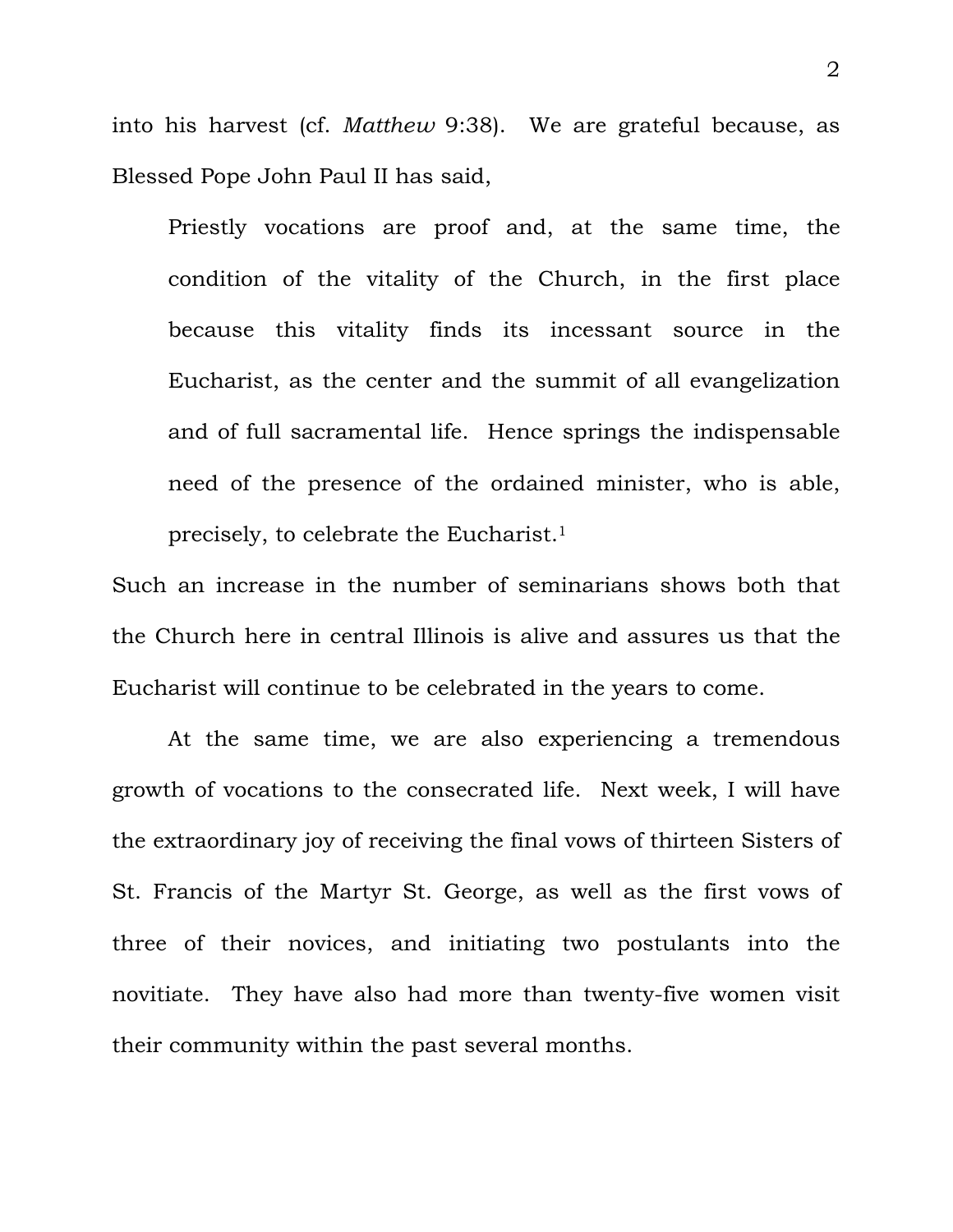Fourteen permanent Deacons were recently ordained for our Diocese and another sixteen men are in formation for the diaconate.

 Taken together, all of this indicates that we are witnessing may it please God – the beginning of the fulfillment of one aspect of my vision for the future of this Diocese that I described in the Deanery Masses of Welcome:

I see a diocese where there is an abundance of vocations of young people willing to answer God's call to follow Him and dedicate their lives to carrying out His mission in the world; where there are sufficient priests to staff our parishes and serve their parishioners with virtuous commitment and impeccable integrity; devoted deacons, nuns and religious brothers dedicated to teaching the faith and caring for the sick, the poor, and the dying.

Even so, I know that we are seeing now the fruit of seeds sown well before my arrival as Bishop of this Diocese. These seeds are now beginning to flourish thanks to the prayers of many people like you, dear Serrans, throughout the Diocese and thanks to the invitation from people like yourselves for young men to consider the priestly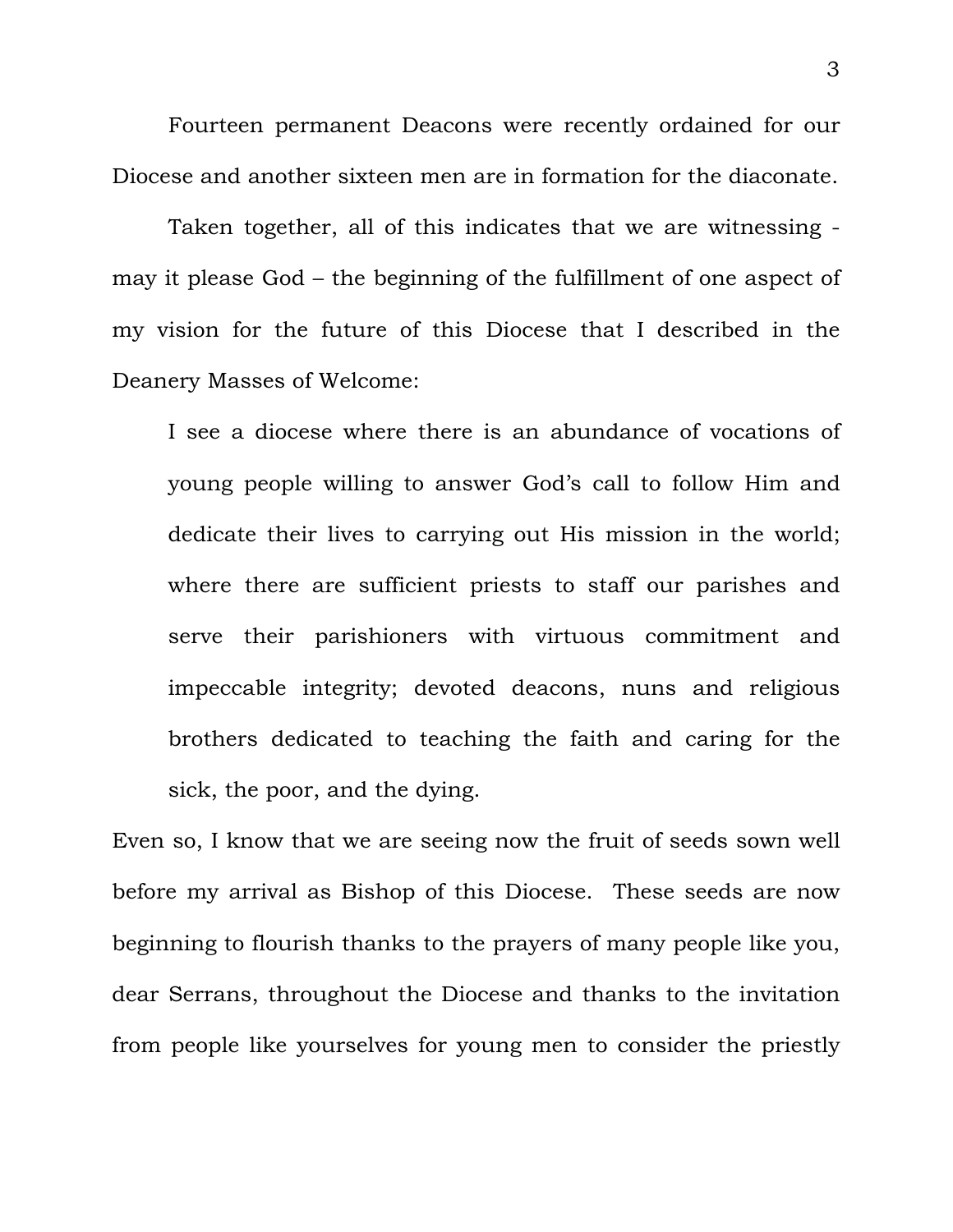and diaconal life and for young women to consider the consecrated life.

 Pope Benedict XVI has highlighted the importance of praying for more vocations. "Vocations to the ministerial priesthood and to the consecrated life are," he says, "first and foremost the fruit of constant contact with the living God and insistent prayer lifted up to the 'Lord of the harvest,' whether in parish communities, in Christian families or in groups specifically devoted to prayer for vocations."2

Because the Eucharist is vital to the life of every parish – to such an extent that without the Eucharist a parish cannot exist – every aspect of parish life should rightly include prayer for vocations to the priesthood, for those who will celebrate the Eucharist. At the same time, because the primary purpose of a parish is the encounter with Jesus Christ, every aspect of parish life – from catechesis to formation to liturgical celebrations to parish picnics and everything in between - should also include prayers for discerning the Lord's for the lives of every parishioner. Each of these activities, varied as they are, can be opportunities for young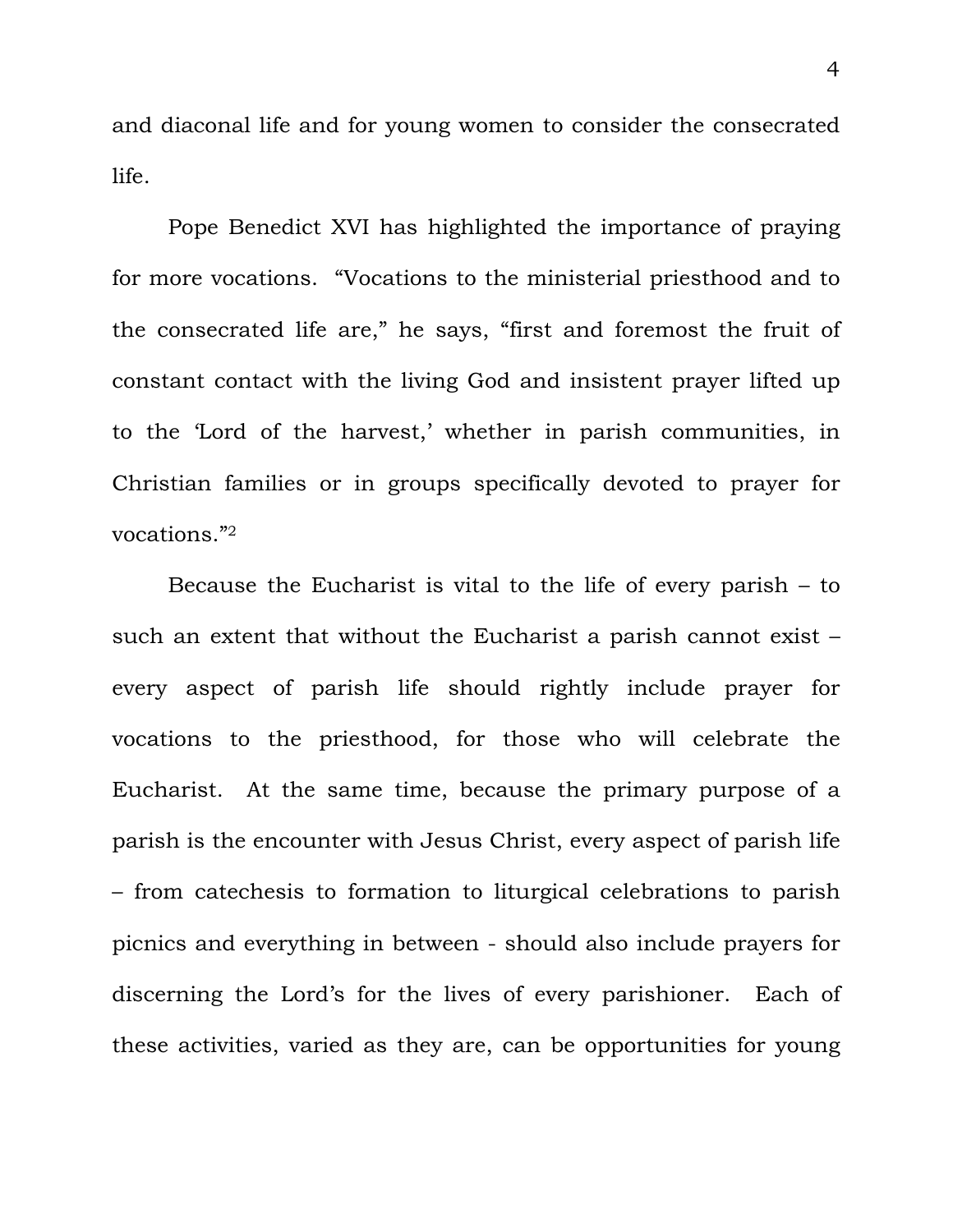people to feel connected to the Body of Christ and to hear a call from the Lord to service.

To this end, every member of the faithful "needs consciously to feel responsibility for promoting vocations."3 The Knights of Columbus have been right all these years: Vocations are everybody's business, not just the realm of specific few.

Christian families, too, should not hesitate to ask the Lord to call their sons and daughters to lives of service to the Church and to humanity as priests, deacons, or consecrated men and women. Parents are to be the first teachers of their children in the ways of faith; authentic Christian faith requires a willingness to abandon oneself to God's will, whatever it may be. Parents – and each member of the family – must strive diligently to help each other live in this way and to help discern the will of the Lord for each other. We must stop asking the question, "What do *you* want to do with your life?" and begin asking instead, "What does *God* want you to do with your life?"

Groups devoted to prayer for vocations, such as your Serra Vocations Club of Madison County, provide an invaluable service to the Church. The root of vocations lies in prayer, and though we do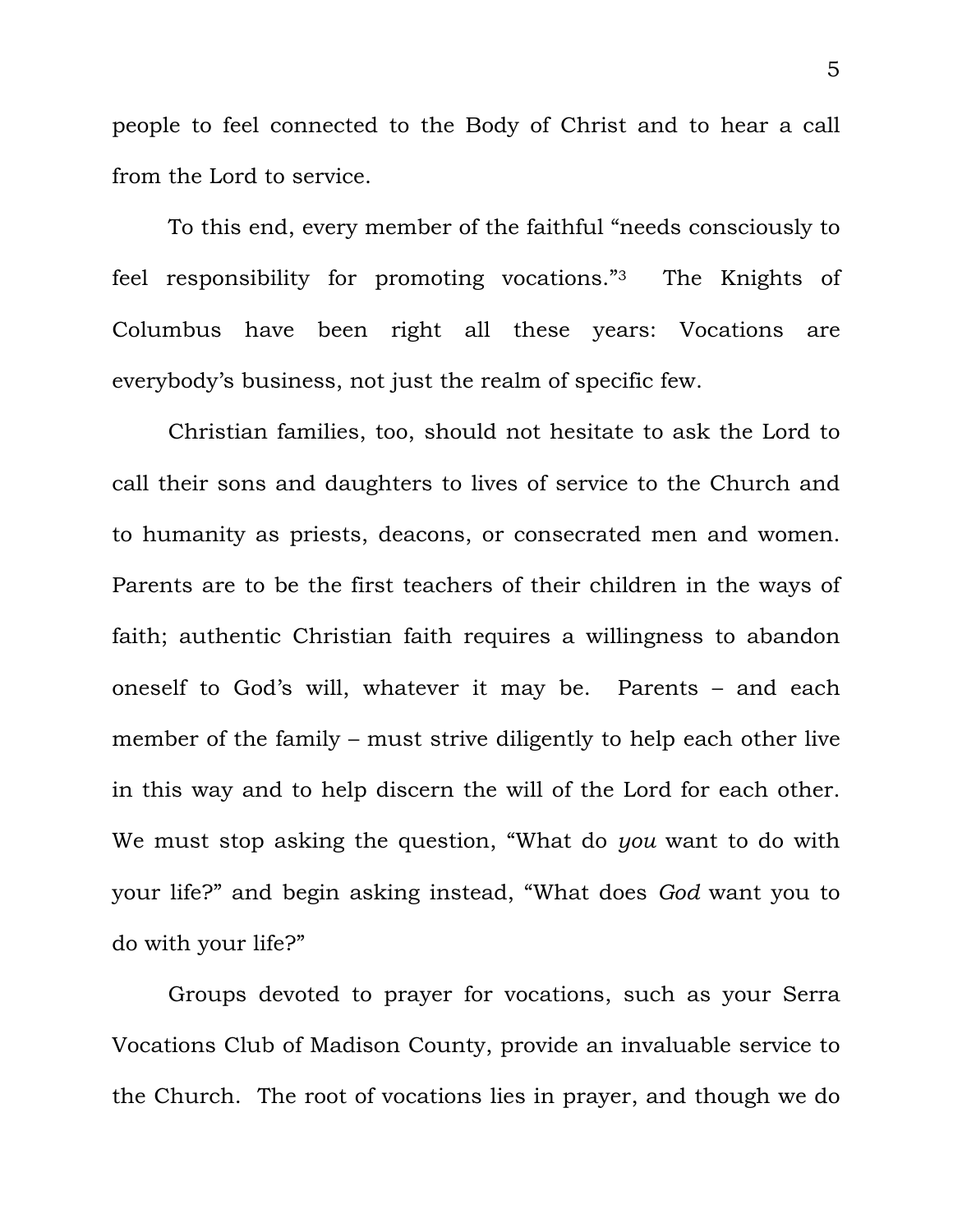not always see the fruit of our prayer immediately, in the course of time we can be certain that we will. Even so, we will never be able to realize, this side of heaven, the many ways in which the Lord answered our prayers.

Saint James teaches us that "The fervent prayer of a righteous person is very powerful" (James 5:16). To this end, each of us should strive to grow in holiness each day as we implore the Lord to bestow upon his Church a fresh outpouring of the Holy Spirit. When asked what book he read more than others, Saint Dominic said, "I have studied the book of charity more than any other, for it teaches us all things."4 Each of us must seek to read from this book, as well, so that our prayers will be all the more powerful.

 Even to this very day, the Lord Jesus Christ has not ceased calling certain ones of his disciples to follow him in a more radical way.

He invites them to become his friends, to listen attentively to his word and to live with him. He teaches them complete commitment to God and to the extension of his kingdom… He invites them to leave behind their narrow agenda and their notions of self-fulfillment in order to immerse themselves in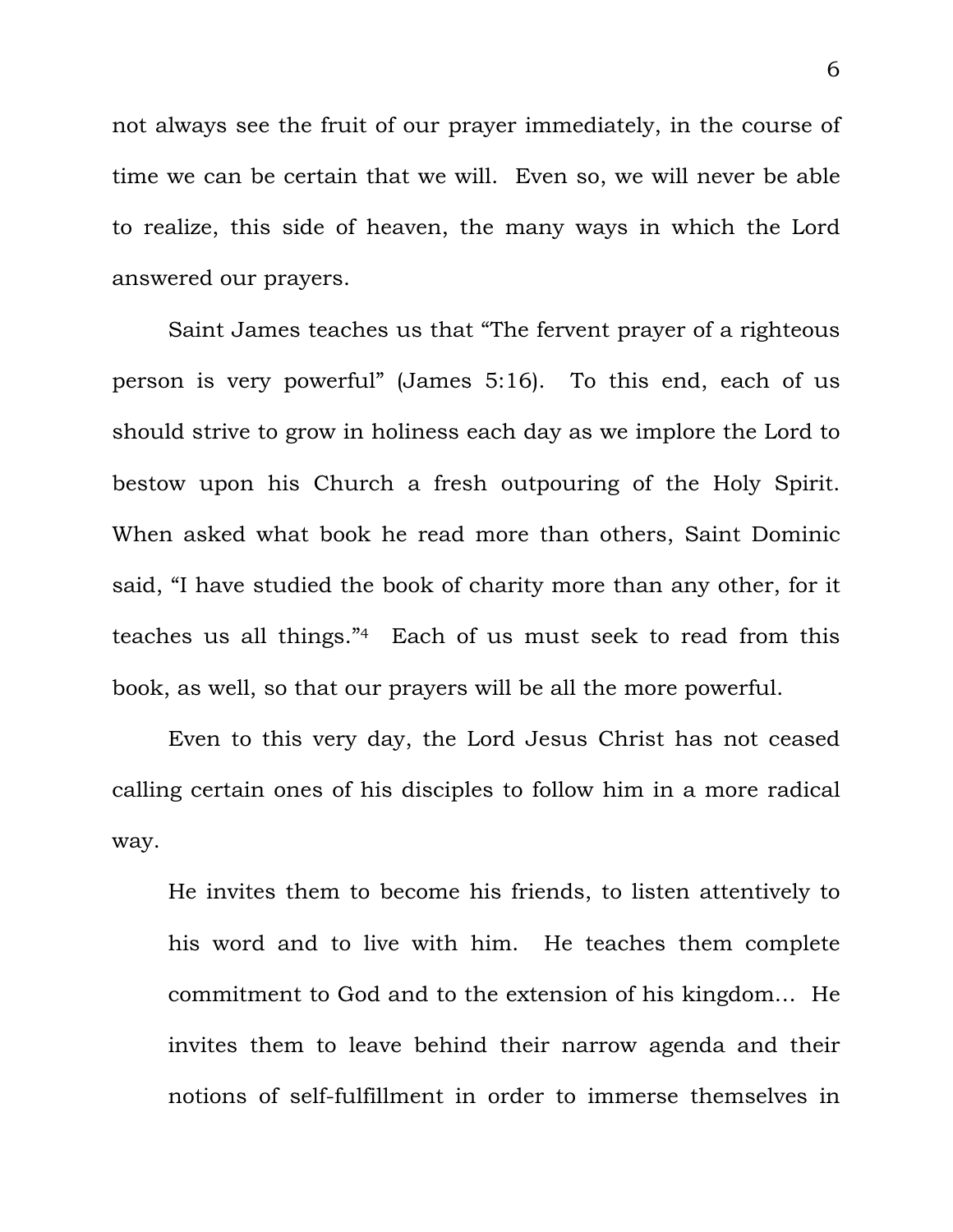another will, the will of God, and to be guided by it. He gives them an experience of fraternity, one born of that total openness to God (cf. Matthew 12:49-50) which becomes the hallmark of the community of Jesus.<sup>5</sup>

Our many prayers for those whom the Lord is calling to himself assist them in responding to his call with generous love. Nevertheless, we cannot rest content to simply pray for vocations; we must actively encourage them, as well.

 Many priests, deacons, and consecrated men and women will tell you, if asked, that their vocation was found through the encouragement and invitation of members of the faithful. It often happens that a young man or woman may be considering a vocation quietly within their own hearts, but may well feel unworthy or uncertain of such a call. The simple encouragement of a fellow parishioner can be all they need to more seriously consider the call of the Lord.

 Such words of encouragement can be quite simple. Genuine phrases like, "I think God may be calling you to be a priest because…" (and then state the reasons why you think this), or, "I see these gifts in you; you would make an excellent nun?" It can be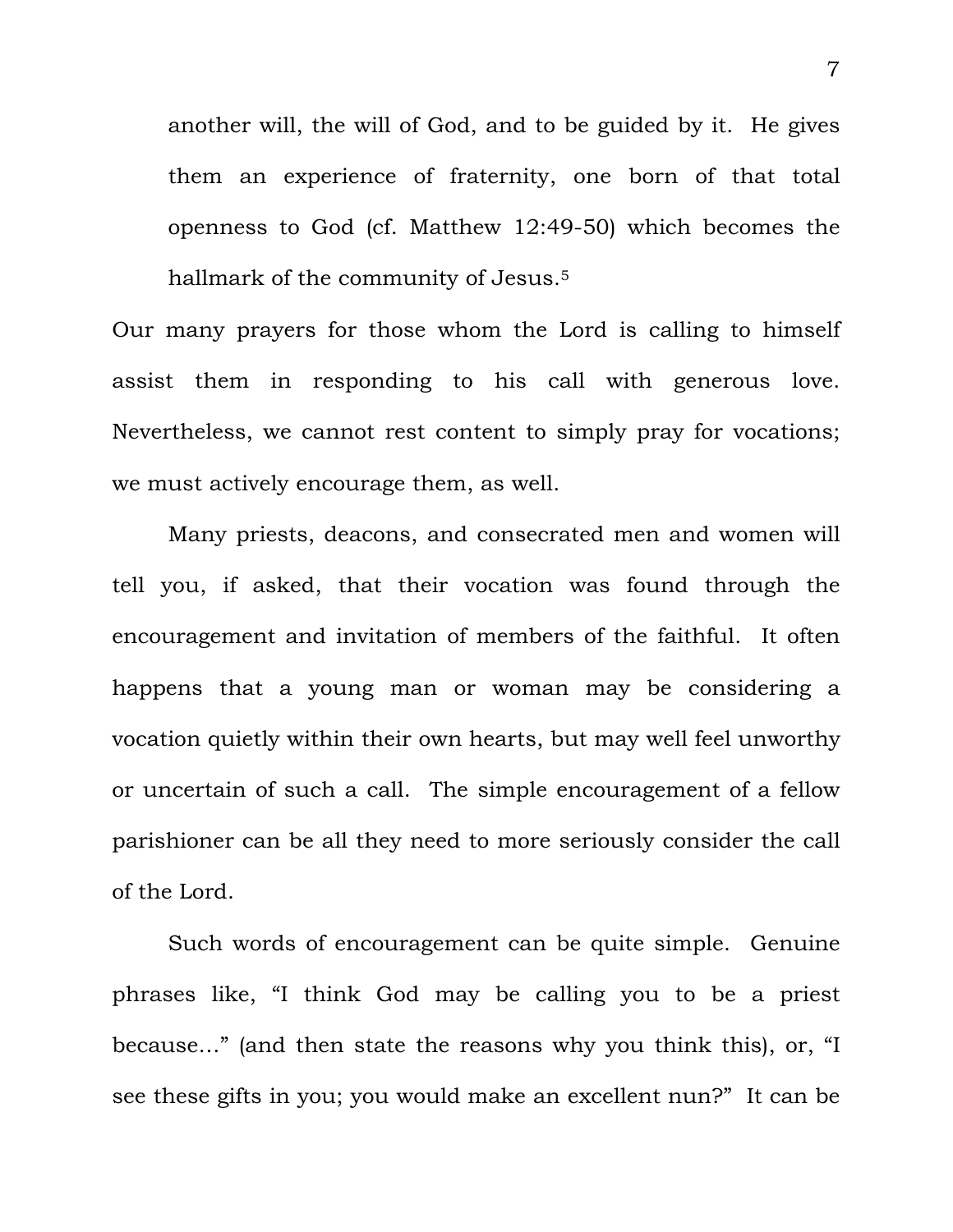intimidating for us to say something like this to those whom we think the Lord is calling, but the Lord delights in using each of us as his humble instruments. Sometimes we must point out the gifts that we see in others that they may not see in themselves.

 If we actively seek to promote and encourage vocations to the priesthood, diaconate, and consecrated life, even as we pray fervently for more such vocations, we can be certain that the Lord will answer our prayers and send more laborers into his harvest.

May God give us this grace. Amen.

"This great Saint reminds us that in the heart of the Church a missionary fire must always burn. It must be a constant incentive to make the first proclamation of the Gospel and, wherever necessary, a new evangelization. Christ, in fact, is the most precious good that the men and women of every time and every place have the right to know and love!"6